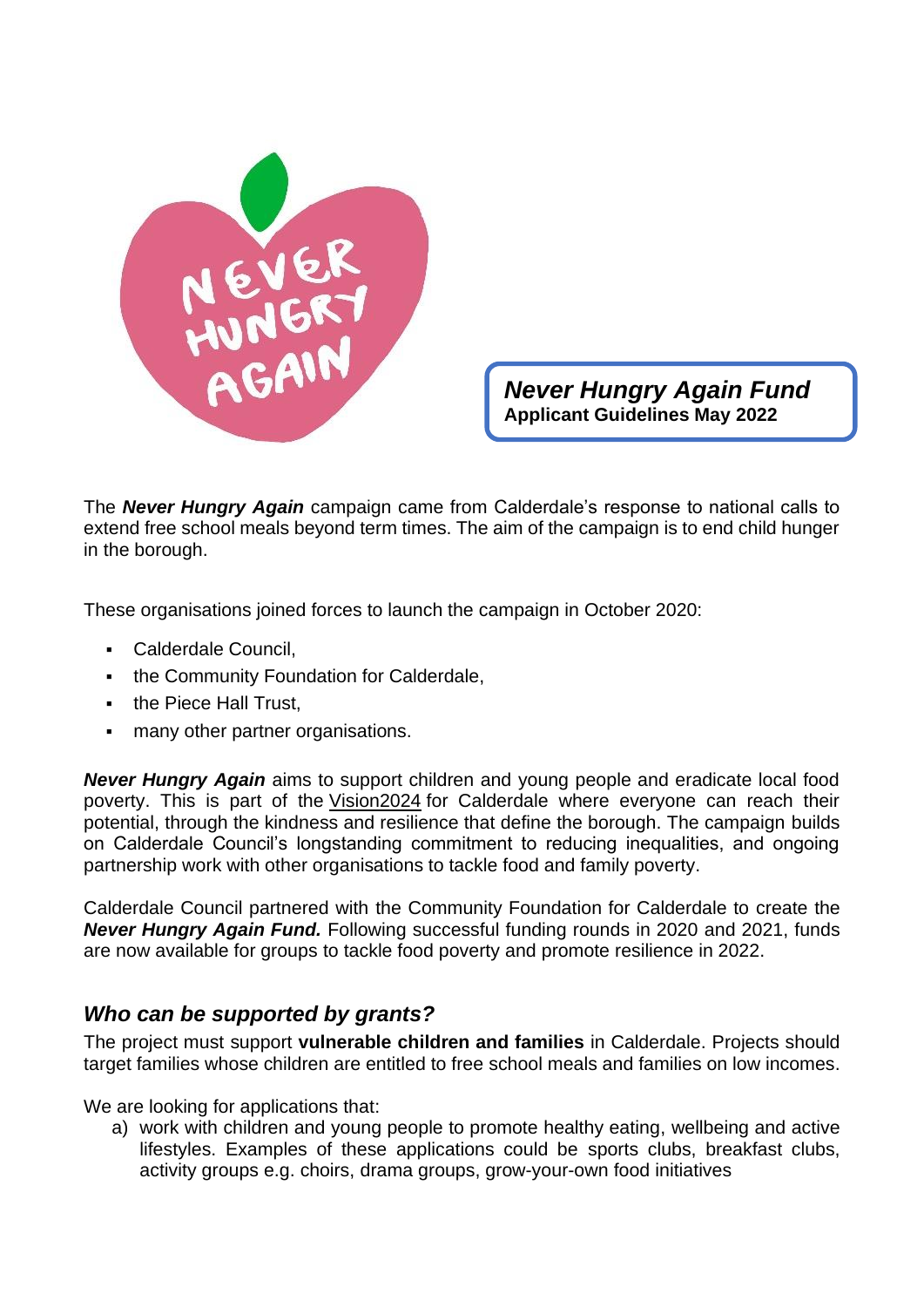- b) offer food parcels, food delivery, food takeaways, food recipes and general support to access food for children and families in crisis
- c) are from groups that work in and with local schools, colleges and early years settings to support vulnerable children and their families

These lists are not exhaustive and we look forward to receiving your ideas for food-related projects.

We are particularly keen to receive applications from groups operating in areas of deprivation and where there are schools with high numbers of pupils entitled to free school meals. Please see the graph below for more information on areas where there are high rates of children on free school meals:



Data source: Calderdale School Census October 2021, c/o Calderdale Council Performance and Business Intelligence Team, 4 March 2022

# *How much can you apply for?*

You can apply for grants up to **£5000** to provide food support activities to children and families in Calderdale during 2022.

## *Who can apply?*

- Constituted voluntary, community and faith groups run for and by local people (individuals cannot apply)
- Registered charities and groups with charitable purposes working in Calderdale, (including Charitable Incorporated Organisations, IPS etc)
- Community Interest Companies (CICs) who do not, and cannot, pay dividends CFFC recognises that other kinds of organisation may also carry out activities which are charitable. This may include Social Enterprises, Community Interest Companies, and Companies limited by guarantee. Organisations that do not fully meet the not-for-profit criteria above but do carry out activities which are charitable and have a clear public benefit can be supported where: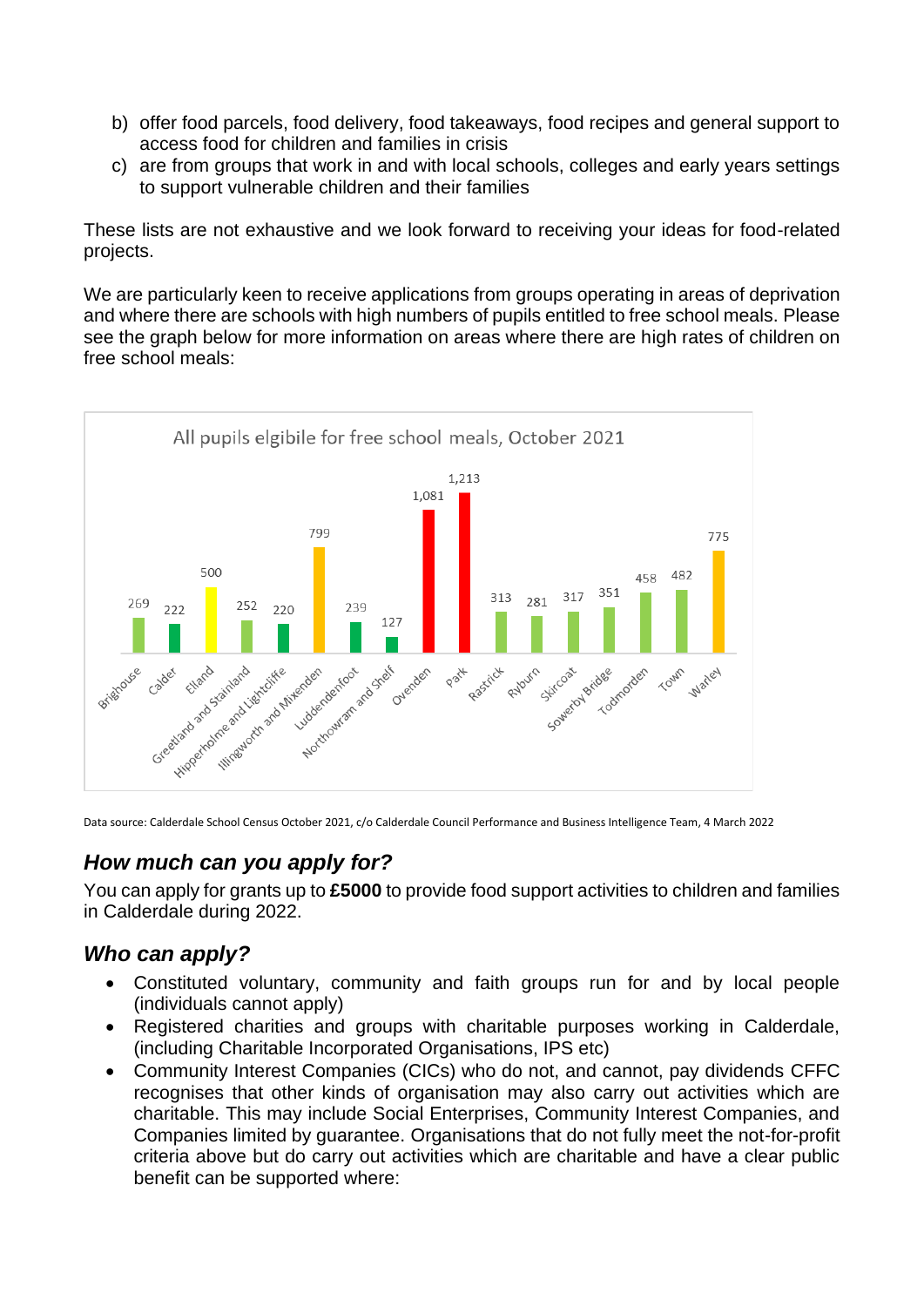- *1. There is demonstrable public benefit and clear protection against private benefit*
- *2. The organisation has a minimum of three directors, the majority of whom are not paid employees*
- *3. The salaries and benefits of any paid directors must be approved by most non-executive directors and must be reasonable and proportionate to the work they do and the financial position of the organisation*
- *4. CICs must have an asset lock body with objectives which are both charitable and like the CIC*  We are unlikely to award a grant of more than £5,000 to CICs or social enterprises which allow for payment to members of their governing body.
- Community Amateur Sports Clubs (CASCs) whose Governance documents include a clear community benefit clause, open membership and an asset lock
- Schools (except private, fee charging schools), whether part of the Local Authority or direct funded in some way, to apply for grants for activities which are clearly extracurricular. **CFFC welcomes applications from PTAs/Friends of School groups and Academies.**
- Partnership projects are particularly welcomed.
- Applicants should supply all of the items listed below
	- 1. constitution, terms of reference, or relevant governance document.
	- 2. bank account details and a recent bank statement (within the last 3 months)
	- 3. annual accounts and evidence of the ability to track all financial transactions
	- 4. a written policy for safeguarding children, young people and/or vulnerable adults
	- 5. an equalities and diversity policy
	- 6. If your project involves food-handling, please supply evidence of Food Safety Training and registration with Environmental Health

If you have applied to Community Foundation for Calderdale in the past few months you can contact us to check if we have the most up to date documents on our system. Please get in touch **before** submitting your application.

### *What will successful applications deliver?*

Applications should show that they will have a positive impact on families. We are looking for both **tried and tested methods and innovative approaches** to reaching children and families in a stigma-free and non-judgemental manner

- **Holistic approach** demonstrating partnership working or good working relationships with organisations providing key welfare support services to ensure that support is targeted and joined up, and positively promotes the aspirations of the NHA campaign
- **Targeted work** focusing provision to where need is greatest; considering those disproportionately affected by the cost-of-living crisis and the impact of Covid 19 such as ethnic minority communities, young carers, people with disabilities, and those on the poverty line
- · **Visibility** being accessible is key to this funding. For example, your project should ensure it is inclusive of families with children who have Special Educational Needs and Disabilities. Your organisation needs to be visible, welcoming and linked-in to other supportive agencies e.g. children's centres.
- · **Eligibility**  please include all required documentation **with your application form**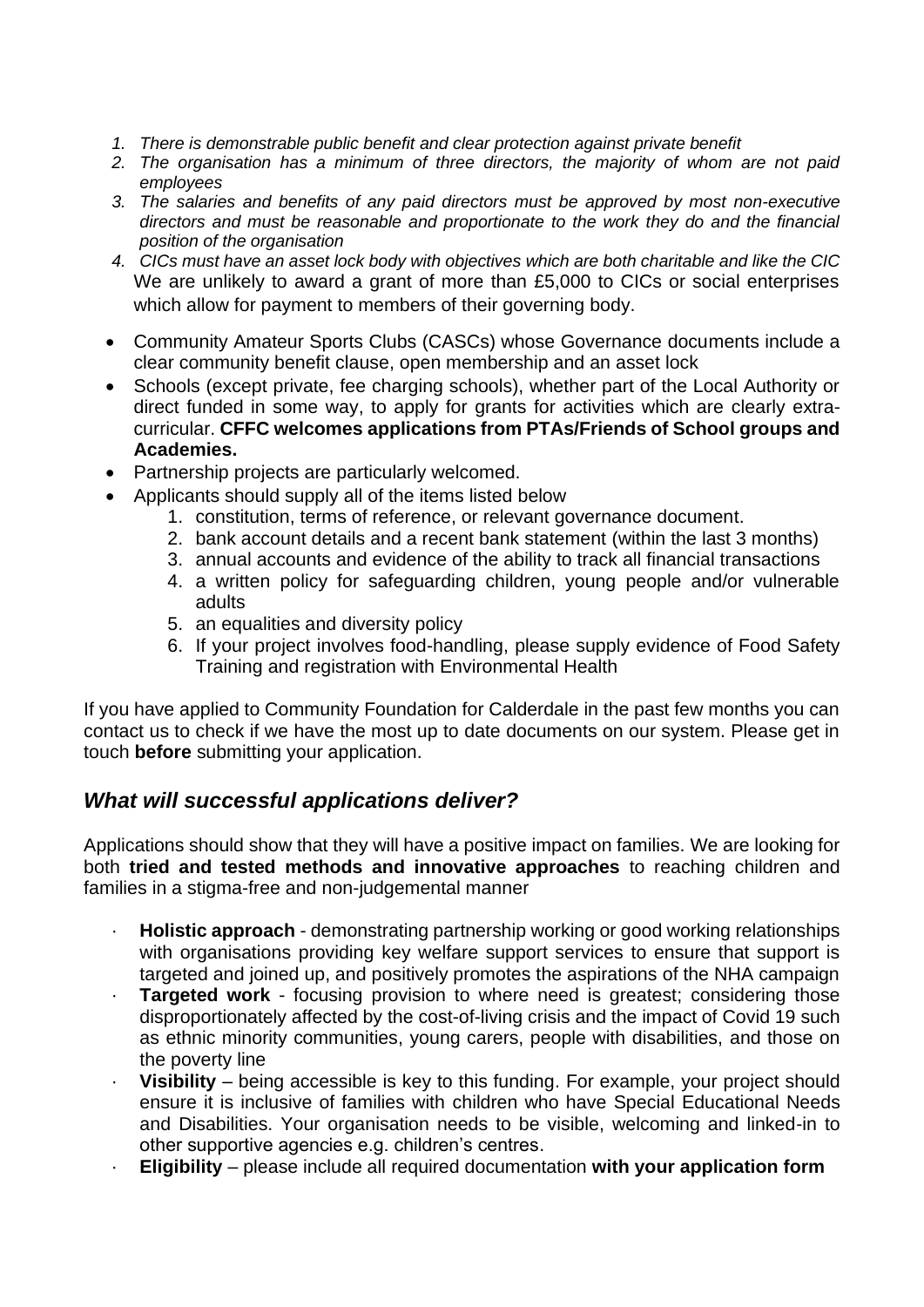## *What should be included in an application?*

- · How your organisation will directly address food poverty in Calderdale
- · What outcomes funders can expect for children and families engaged with your project or service
- · How your project will ensure children and families experiencing food poverty have access to healthy food including fruit and fresh vegetables
- · Confirmation of the geographical area (or areas) which will receive support from your projects
- · How signposting will work to other services if you identify families who need extra support
- · Timescales for your project please note these funds are to provide food support during 2022

### *Monitoring and evaluation*

- · Collect basic demographic data on beneficiaries, list services provided, record volunteer involvement and the difference the grant has made
- · Share data and report back to CFFC and Calderdale Council on the use of the funding
- · Organisations focusing on food-provision should contribute learning from this project and provide feedback to the Food Poverty Forum
- · Projects should sign up to the Calderdale Food Charter and engage with the 'Sugar Smart Calderdale' campaign via the Calderdale Food Network: <https://www.sustainablefoodplaces.org/members/calderdale/> - if not already engaged
- Evidence of spend will be required as part of the monitoring process so please retain receipts, invoices etc

## *How to apply*

Please access the application form here:

[Click here to apply to Never Hungry Again 2022](https://ukcf.secure.force.com/forms/Generalover1500/neverhungryagain)

## *Deadlines*

Online applications and supporting documentation will be accepted up to **10am Thursday 9 th June 2022.** 

**If you have any questions, please contact Rachel Burnett** [rachelb@cffc.co.uk](mailto:rachelb@cffc.co.uk) **01422 349700**